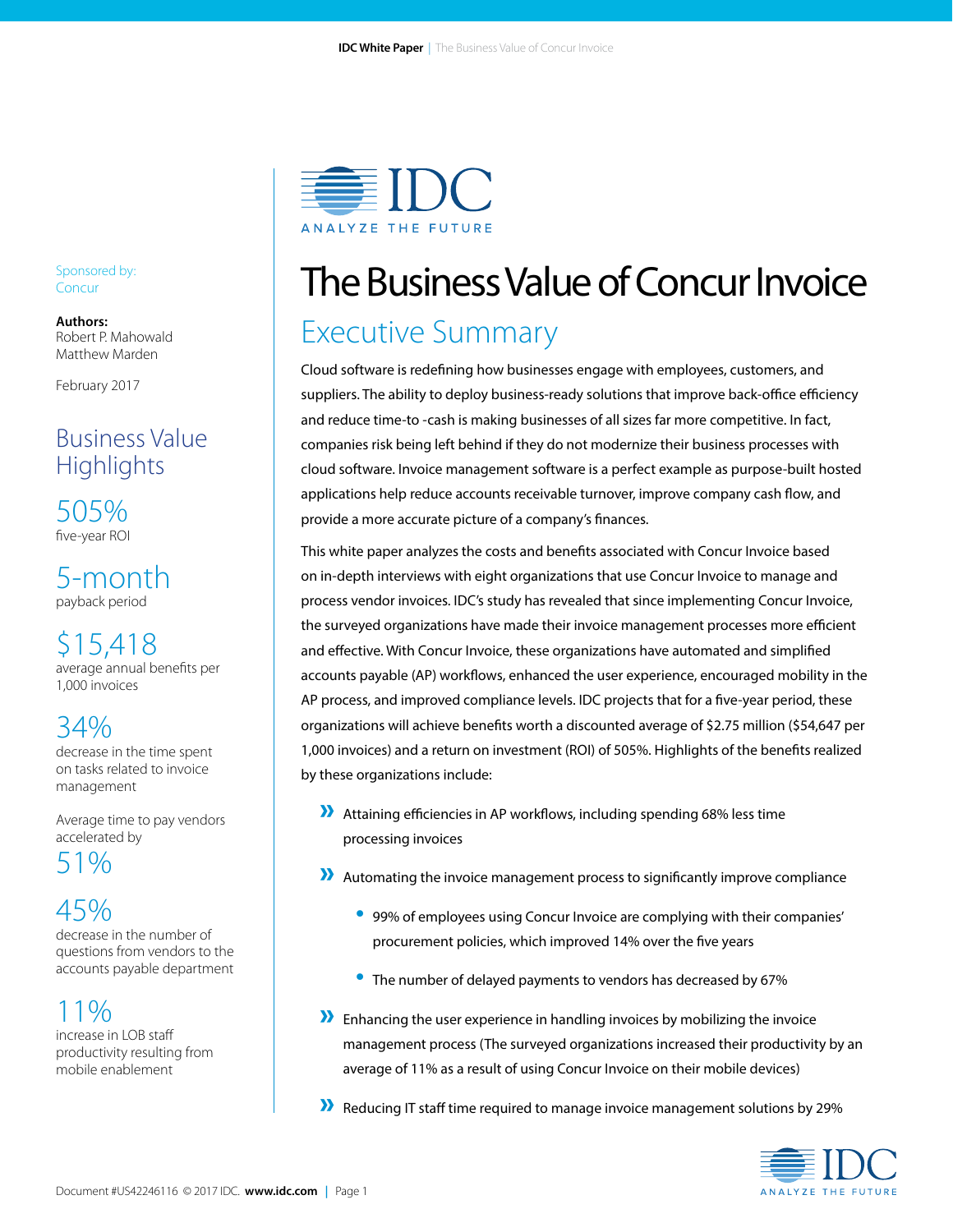# Situation Overview **Driving Business Agility**

Modern organizations are looking at a variety of cloud-based technology solutions to lower their capital expense profile, increase employee productivity, lower costs for managing operational functions, and drive new capabilities that have a direct impact on business performance. Similar to an ecommerce firm using cloud-based compute capacity to add capacity to manage holiday orders, a project team using applications to collaborate across geographies, or mobile systems that link field-based customer payment collection directly to accounting systems, cloud technology has leveled the competitive landscape. Many smaller organizations can now effectively compete with larger enterprises without having to build, deploy, and maintain costly on premise technology systems. Company executives across the business can test-drive a wide variety of software packages and find the package that fits their specific project need.

IDC views cloud technology as a critical business priority rather than just another organizational function because the business environment is much more competitive than it was even five years ago. Furthermore, cloud-based technology has altered the charters for senior executive roles, particularly the chief financial officer (CFO).

# **Today's Chief Financial Officer**

Today's CFO faces numerous challenges. Investors' expectations (and CEOs' demands) have never been higher. Managing a diverse workforce has never been more challenging because the cost of inefficient financial operations, along with employee turnover and lost productivity, is greater than ever in this hyper-competitive environment that rewards sustained agility. These challenges are added to the historical CFO mandates around controlling operational costs and reporting out financial results that are in line with an ever-growing set of industry compliance regulations.

With these issues in mind, forward-thinking CFOs are already engaging with IT solutions that are:

- » **Business ready**: These solutions can scale to accommodate organizations of any size and link into existing accounting and ERP systems. Oftentimes, these are secure cloud-based solutions that fit within the CIO's IT policy framework and are costeffective and easy to deploy across the organization.
- » **Capable of providing greater business performance visibility and driving smarter decision making**: Purpose-built solutions can more effective than manual processes when it comes to quick automation and deeper reporting on a wider set of business metrics. What used to take days or weeks can now take hours. In addition, when

1 For more details, see **www.idc.com/prodserv/3rd-platform**.

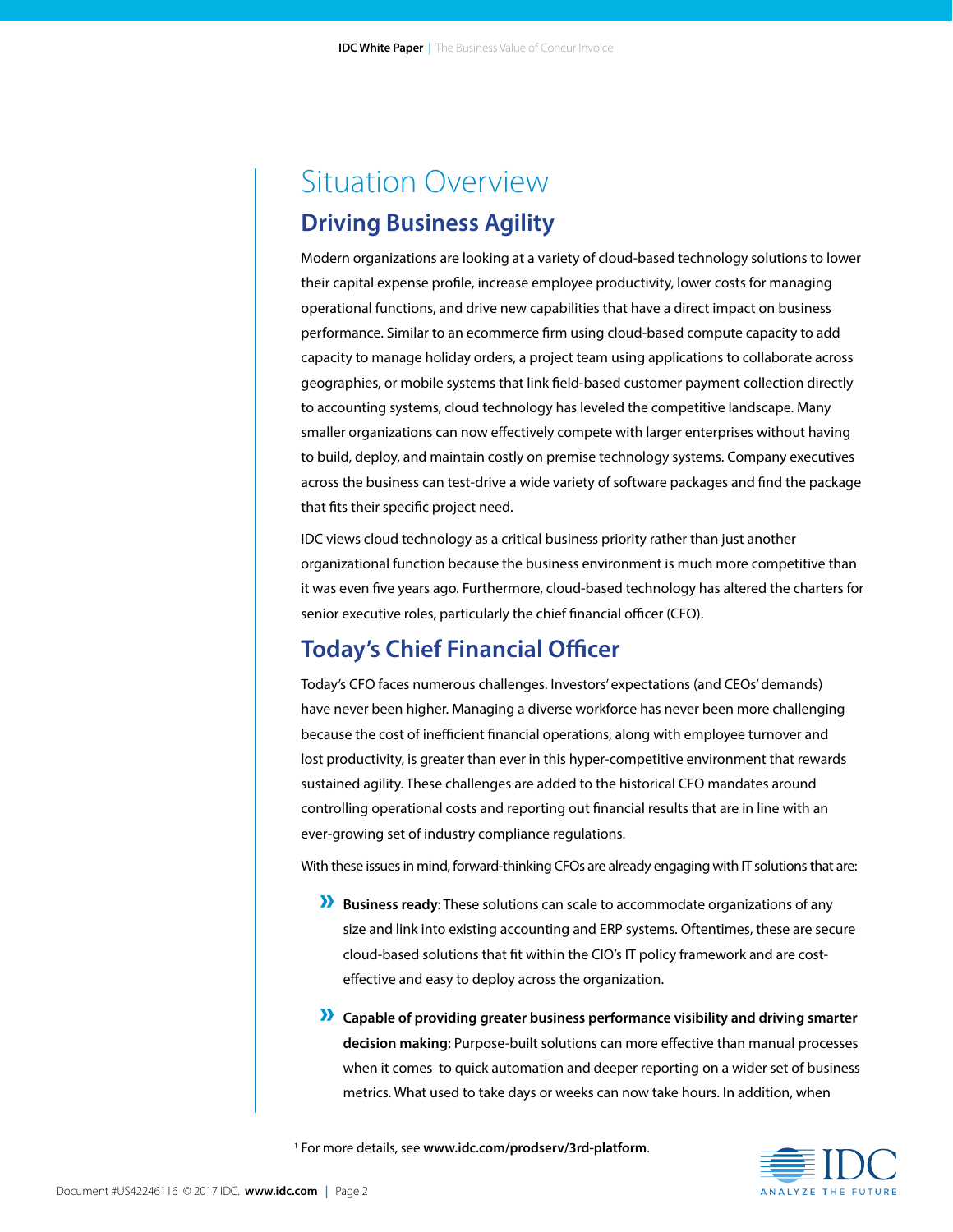utilizing a predictive solution that offers more than automation, executives are armed with the insights to identify business opportunities that never existed before.

» **User-friendly**: As more financial performance rests with reducing accounts receivable turnover and achieving greater efficiency in cash flow management, businesses need to ensure that finance and accounting staff, as well as their employees, are able to quickly and accurately execute a modern, mobile invoicing process. Offering employees modern cloud-based solutions they can use anywhere and anytime leads to higher financial performance and user satisfaction, which are key to maintaining an up-to-date view on an organization's fiscal health.

### **Invoice Management Overview**

Invoice management is directly linked to an organization's fiscal health because it directly involves collecting money owed to the company by its debtors. Many times, organizations that start with a manual invoicing process continue to support this method—even as company size and complexity grow—often to the point where workarounds, such as using Excel templates for invoices and physical reconciliation, are no longer efficient. Further problems arise when organizations start to reconcile invoices from remote offices in other countries or regions or require general ledger reconciliation that can feed into compliance documentation.

Early invoice management systems were focused on AP automation, essentially back-office processes designed to eliminate paper — applying matching rules with OCR and supporting the accounts payable department. The user experience was not important, and engaging the business was not part of the plan. More modern systems began to engage business leaders and rank-and-file users with the assumption that there was significant non-PO spend not under management, and improving the process cannot be accomplished with a shared services center disconnected from the business.

Manual intervention has been absolutely necessary to look at out-of-policy exceptions and to determine whether the invoice is "okay to pay." To get that engagement, modern invoice management systems need to have a clear focus on the interface and employee engagement with the system. For the large amount of spend that is not preauthorized is not based on a contract, and requires some business input to be resolved; the best systems engage employees and spend managers in the process of AP automation. The results are better visibility and insight into non-PO spend, P-Card spend, and corporate card spend and the ability to "meet employees where they are" — at the level of spend under management, which is comfortable to the company based on its risk profile and preference. The best systems offer that level of flexibility and capture that level of detail and can do so in any industry or company size segment.

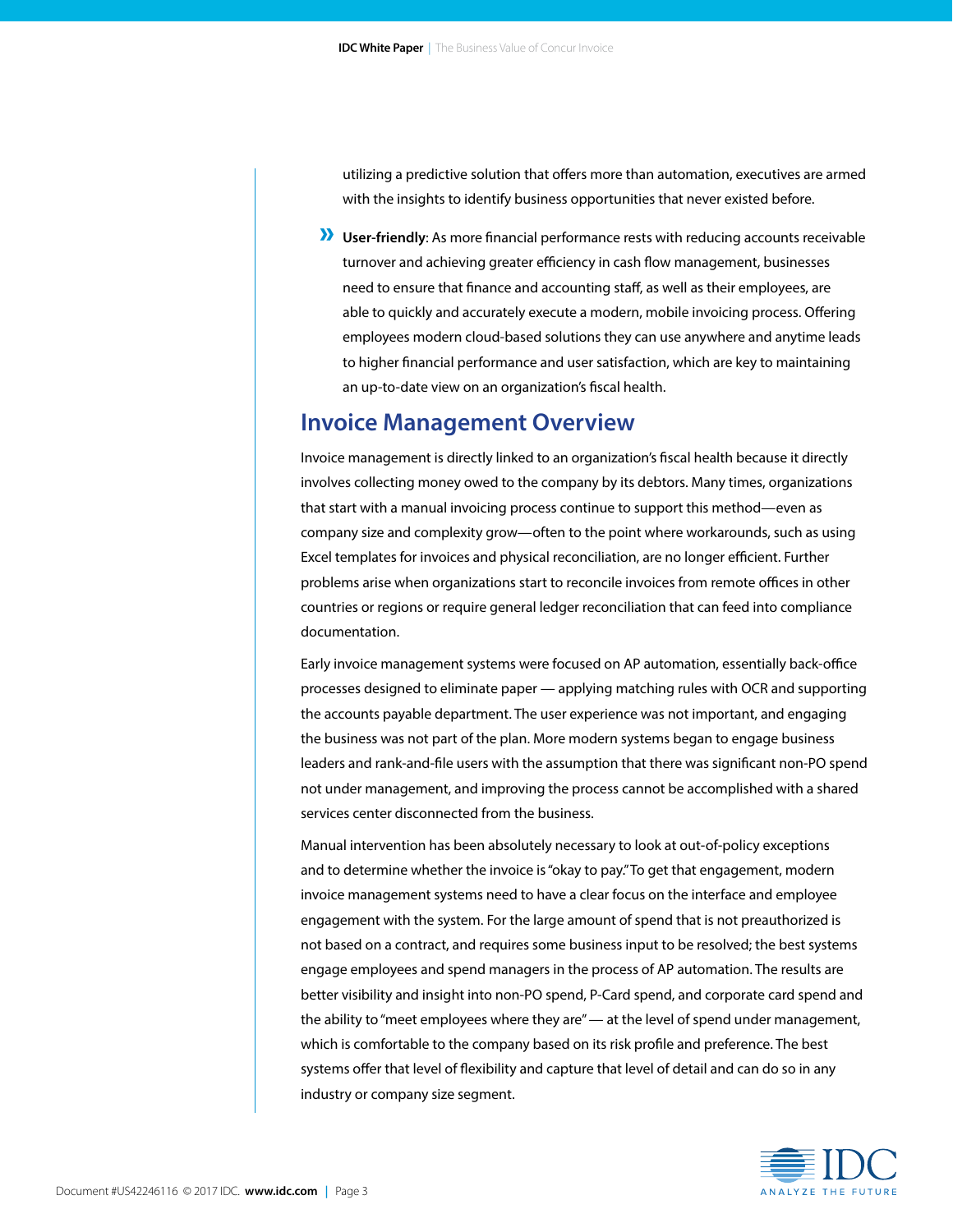# The Business Value of Concur Invoice **Study Demographics**

IDC interviewed eight customers about their use of Concur Invoice. The organizations interviewed vary in size and represent various industries — education, hospitality, insurance, legal, nonprofit, and technology. Four of the surveyed organizations are based in the United States, and the remaining four are based in Hong Kong, Australia, the United Kingdom, and Canada. By size, the interviewed organizations ranged from a small academic institution with 45 employees to a large, multinational firm with 230,000 employees. The surveyed organizations had an average of 31,459 employees, and the median number of employees for these organizations was 290. The number of Concur Invoice users ranged from 5 to 4,000, with an average of 782 users. Study participants process an average of 50,269 invoices with Concur and have been using Concur Invoice for two and a half years on average. Further details regarding the firmographics of the surveyed organizations are highlighted in Table 1.

#### **TABLE 1**

| <b>Firmographics</b>                                         | <b>Average</b>                                                         | <b>Median</b> | Range                                      |
|--------------------------------------------------------------|------------------------------------------------------------------------|---------------|--------------------------------------------|
| Number of employees                                          | 31,459                                                                 | 290           | 45-230,000                                 |
| Annual revenue                                               | \$28.76B                                                               | \$2.75B       | \$18.3M-157B                               |
| Number of IT staff                                           | 1,045                                                                  | 19            | $3 - 8,000$                                |
| Number of Concur Invoice<br>users                            | 782                                                                    | 53            | $5 - 4,000$                                |
| Number of invoices processed<br>per year with Concur Invoice | 50,269                                                                 | 26,000        | 11,700-195,000                             |
| Deployed Concur Invoice since<br>(months)                    | 30                                                                     | 15            | $7 - 89$                                   |
| Regions                                                      |                                                                        |               | Australia, Asia, Europe, and North America |
| Industries                                                   | Education, hospitality, insurance, legal,<br>nonprofit, and technology |               |                                            |

# Firmographics of Interviewed Organizations

*Source: IDC, 2016* 

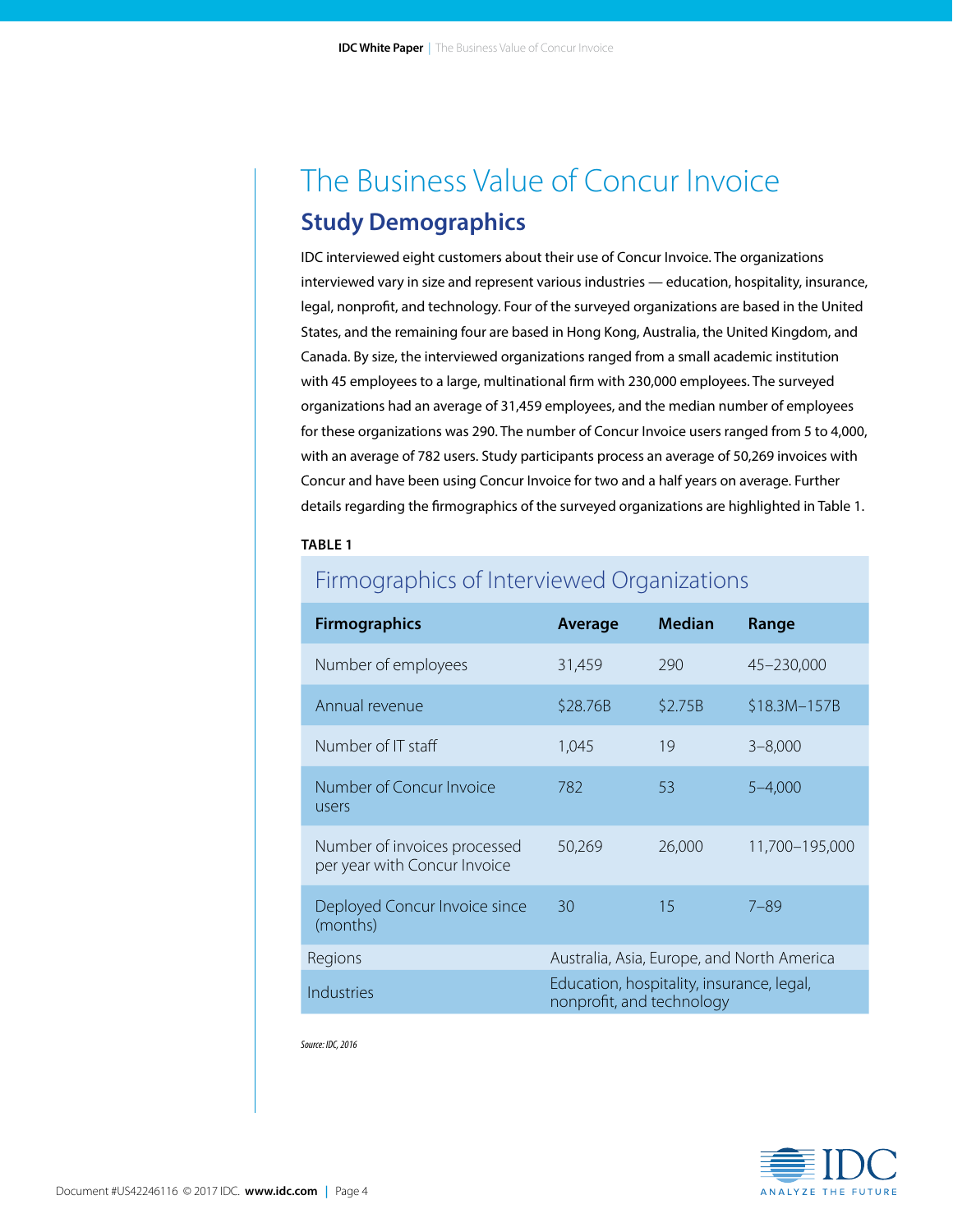### **Financial Benefit Analysis**

The surveyed organizations implemented Concur Invoice because they needed an efficient, automated, and faster way to submit, review, and process invoices. The organizations described making their invoice management processes more effective and efficient with Concur, thereby achieving substantial value in their investment. IDC projects that in-total, the surveyed organizations will achieve benefits equivalent to \$775,041 (\$15,418 per 1,000 invoices) per year over a five-year period in the following two categories:

- » **Business productivity benefits**: The surveyed organizations have benefited from an increase in user productivity, staff efficiencies for teams involved in processing invoices, and cost reductions stemming from enhanced compliance. IDC projects that on average, annual business benefits will equate to \$751,682 per organization or \$14,953 for every 1,000 invoices processed. The first three columns in Figure 1 highlight the categories of business benefits that are attained by the surveyed organizations.
- » **IT staff productivity benefits**: Concur Invoice has brought efficiencies to IT departments at the surveyed organizations by reducing the time required to manage invoice management technology. On average, IT staff productivity gains are equivalent to \$23,359 per organization or \$465 for every 1,000 invoices processed.

#### **FIGURE 1**



### Average Annual Benefits per 1,000 Invoices

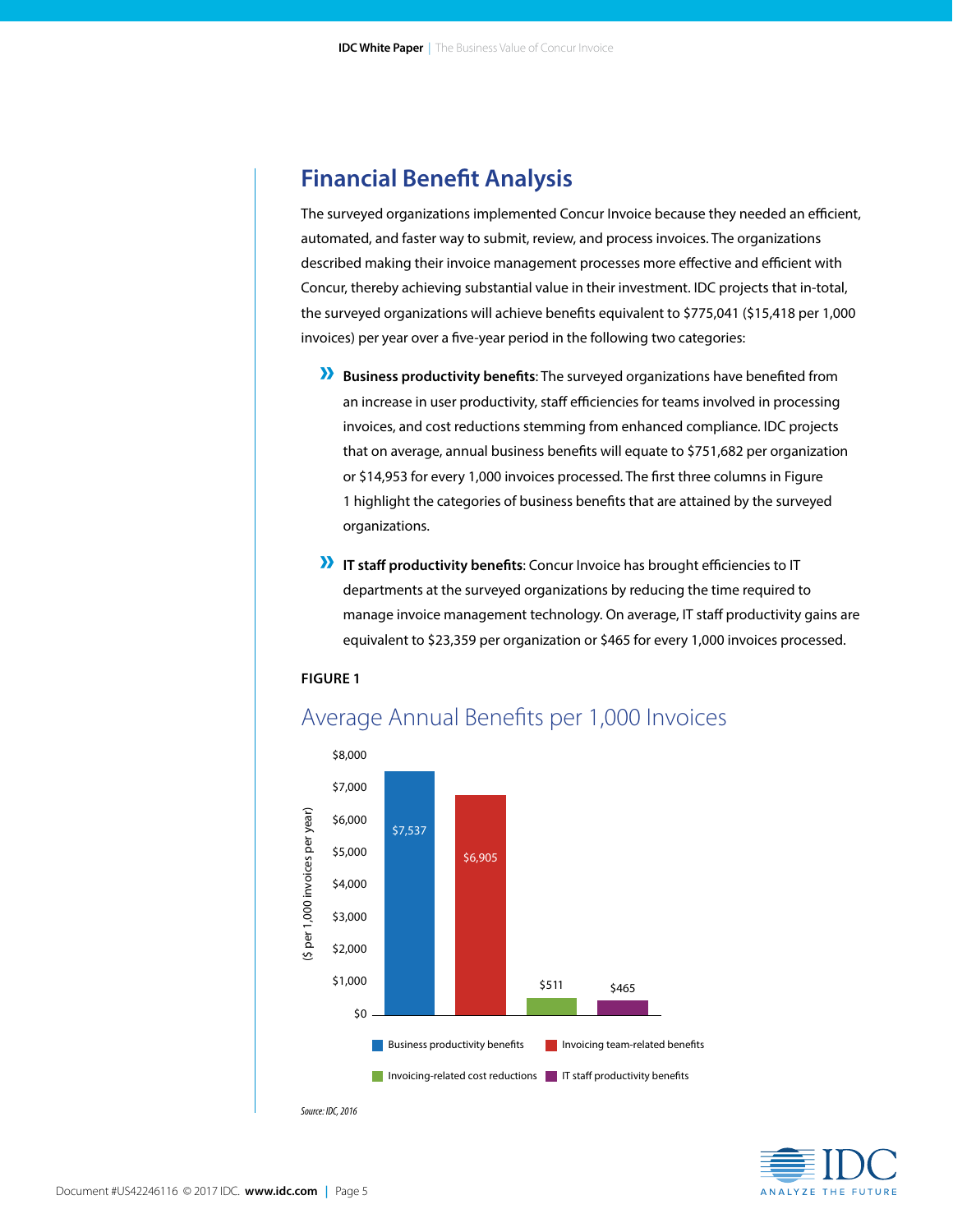### **Business Benefits of Concur Invoice**

Organizations using Concur Invoice reported achieving substantial business value by streamlining their invoice management processes. Based on the interviews with these organizations, IDC projects that they will achieve annual business benefits worth \$751,682 per organization or \$14,953 for every 1,000 invoices processed by:

- » **Improving business user productivity**: Thanks to automation, ease of use, and availability on mobile devices, various groups of employees are saving substantial time by using Concur Invoice to submit and review invoices. On average, these productivity benefits are equivalent to \$378,887 per organization or \$7,537 for every 1,000 invoices processed.
- » **Requiring less time to manage and process invoices**: Concur Invoice enables staff responsible for handling and processing invoices to be more efficient. The benefit includes a decline in the time spent on invoice-related data entry, processing vendor payments, reviewing invoices, and conducting audits. In total, benefits attained by staff involved in the invoice management cycle are equivalent to \$347,100 per organization or \$6,905 for every 1,000 invoices processed.
- » **Reducing costs associated with the processing of invoices**: By deploying Concur Invoice, the surveyed organizations have reduced costs associated with the AP process by enhancing compliance, avoiding penalties for late payments, and attaining discounts from vendors by making early payments. These benefits are equivalent to \$25,695 per organization or \$511 for every 1,000 invoices processed.

### *Enhancing the End-User Experience*

Concur Invoice has had a significant impact on the productivity of line-of-business employees who are involved in some stage of the invoice management cycle. The most substantial impact of Concur Invoice has been to give these individuals the ability to submit, review, approve, and process invoices on mobile devices:

- » **Enabling mobility has improved the productivity and enhanced the experience for managers who are responsible for approving invoices**: *: "It gives the approvers better visibility because they can see what's coming through as they get order notifications and reminders. It definitely saves time on approvals. I would say their productivity from using Concur on mobile devices has increased by 10 to 20%."*
- » **Employees can submit and monitor invoices while on the road**: *"Most of our employees travel a lot, so it's easier for them to submit all of their invoices and expense*

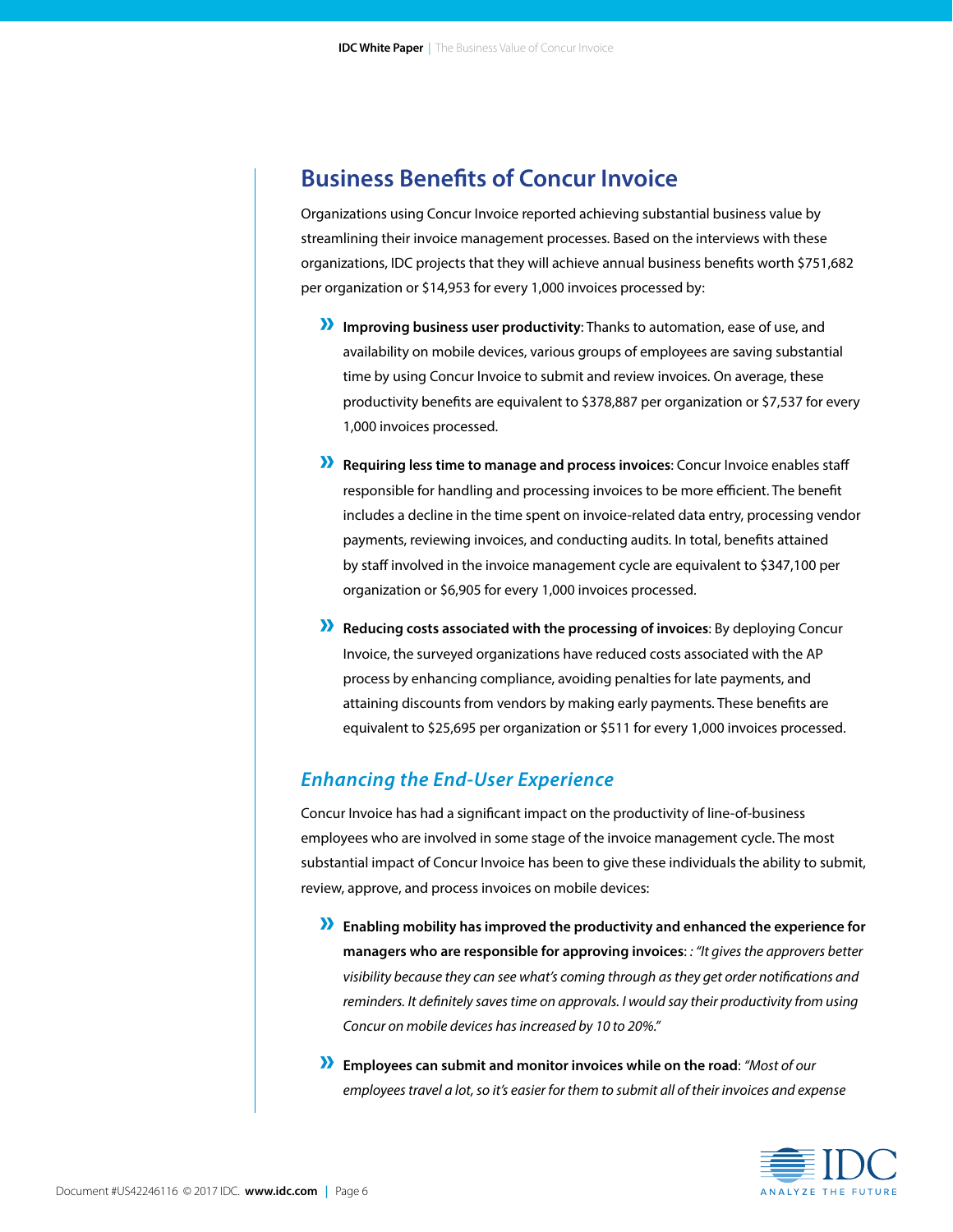*claims through the Concur mobile app. Previously, they used to send all of the invoices through emails, and they had to repeatedly check on the status of the invoice. Now, they can just log in to Concur and see what the status of the invoice is and whether it's pending approval or has been paid."* 

» **Employee satisfaction has improved**: *"It has definitely saved employees time because otherwise they would be sitting in a taxi doing nothing. They used to have to submit invoices when they were back in the office and are now more productive with their time. They are able to have more visibility, and visibility is the first step in managing costs. Also, staff morale has gone up. We can retain people because we have better systems and processes."*

In total, mobile enablement of the invoice management process has led to an 11% increase in productivity, resulting in 214 hours of additional productive employee time every year for every 1,000 invoices processed. Further details highlighting the benefits of mobile enablement are provided in Table 2.

#### **TABLE 2**

| impact of Mobility on Staff Productivity |           |  |
|------------------------------------------|-----------|--|
| <b>Key Metrics Analyzed</b>              |           |  |
| Number of users impacted                 | 53        |  |
| Productivity increase                    | 11%       |  |
| Hours gained per 1,000 invoices per year | 214       |  |
| FTE impact                               | 5.7       |  |
| Annual benefits per organization         | \$373,935 |  |
| Annual benefits per 1,000 invoices       | \$7,439   |  |

*Source: IDC, 2016*

### *Reducing the Time Required to Process Invoices*

 $I = I \cup I \cup I$ 

Through automation, ease of use, and lowering the risk of error, Concur Invoice has enabled substantial time savings for staff responsible for supporting the invoice management cycle. Staff within the surveyed organizations are spending an average of 34% less time on tasks related to the invoice management cycle such as invoice-related data entry, managing

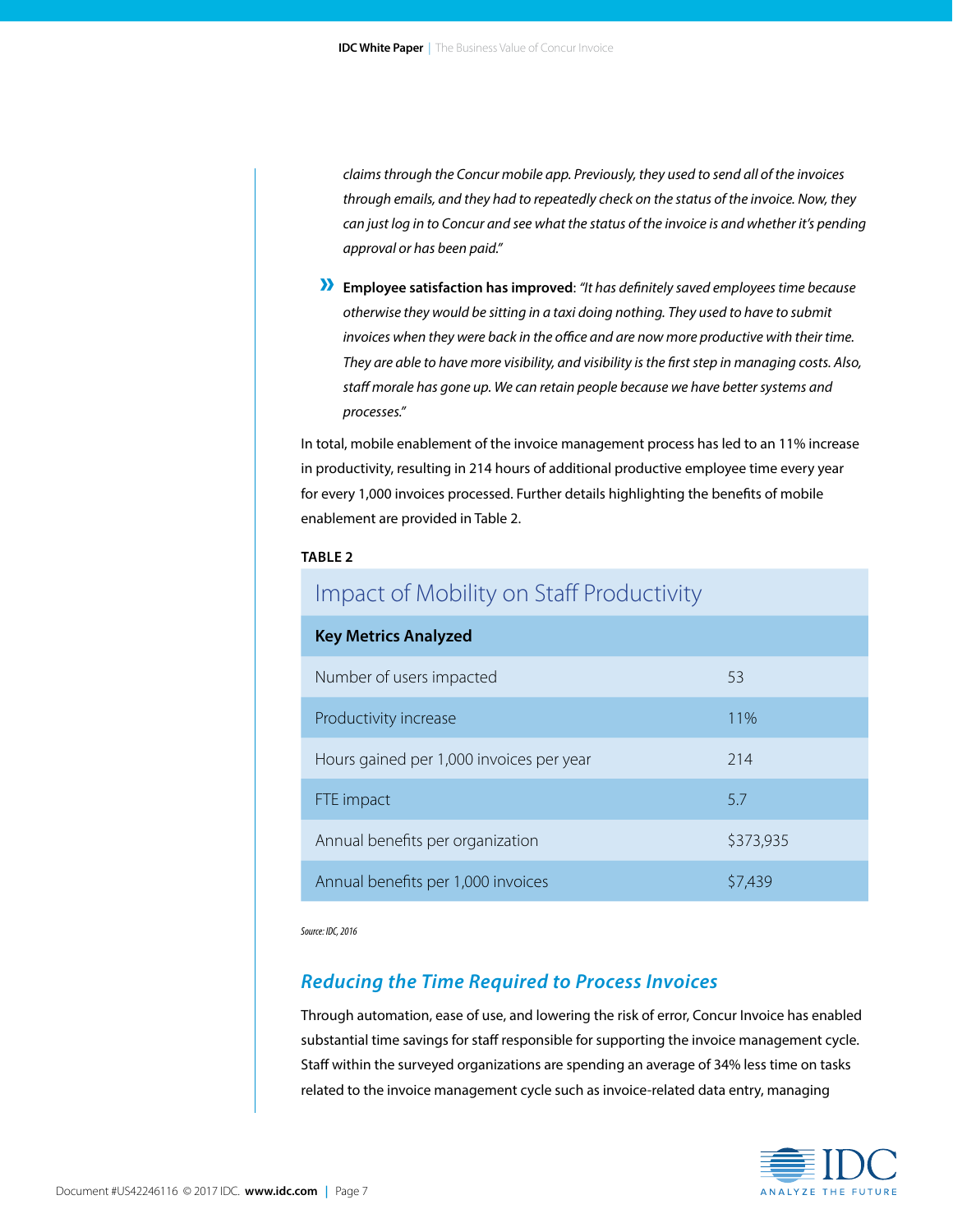vendor payments, performing audits, and invoice processing. Further details highlighting the impact of Concur Invoice on invoice-related tasks are provided in Table 3.

#### **TABLE 3**

# Impact of Concur Invoice on Invoice-Related Tasks

| <b>Key Metrics Analyzed</b> | <b>Before Concur Invoice</b><br>(Hours per 1,000)<br><b>Invoices per Year)</b> | <b>With Concur Invoice</b><br>(Hours per 1,000<br><b>Invoices per Year)</b> | <b>Difference</b> | Change<br>(% ) | Value per 1,000<br><b>Invoices per</b><br>Year $(5)$ |
|-----------------------------|--------------------------------------------------------------------------------|-----------------------------------------------------------------------------|-------------------|----------------|------------------------------------------------------|
| Invoice-related data entry  | 43                                                                             | 30                                                                          | 13                | 30             | 441                                                  |
| Managing vendor<br>payments | 289                                                                            | 185                                                                         | 104               | 36             | 3,602                                                |
| Invoice processing          | 101                                                                            | 32                                                                          | 69                | 68             | 2,397                                                |
| Invoice audit               | 150                                                                            | 136                                                                         | 14                | 9              | 465                                                  |
| Total impact                | 582                                                                            | 384                                                                         | 194               | 34             | 6,905                                                |

*Source: IDC, 2016*

The efficiencies in conducting day-to-day invoice management–related tasks have reduced the time required to process an invoice. The total processing time per invoice has dropped by 53%, and staff time required to process one invoice has decreased by 64%. Table 4 highlights the impact of Concur Invoice on the efficiency of invoice processing.

#### **TABLE 4**

# Impact of Concur Invoice on the Efficiency of Invoice Processing

| <b>Key Metrics Analyzed</b>                            |  | Change (%) |
|--------------------------------------------------------|--|------------|
| Total processing time per invoice (days)               |  | 53         |
| Staff time required per invoice<br>processed (minutes) |  | 64         |

*Source: IDC, 2016*

The surveyed organizations have achieved time savings because Concur Invoice has:

» **Increased accountant productivity**: *"Concur has improved our accounting* 

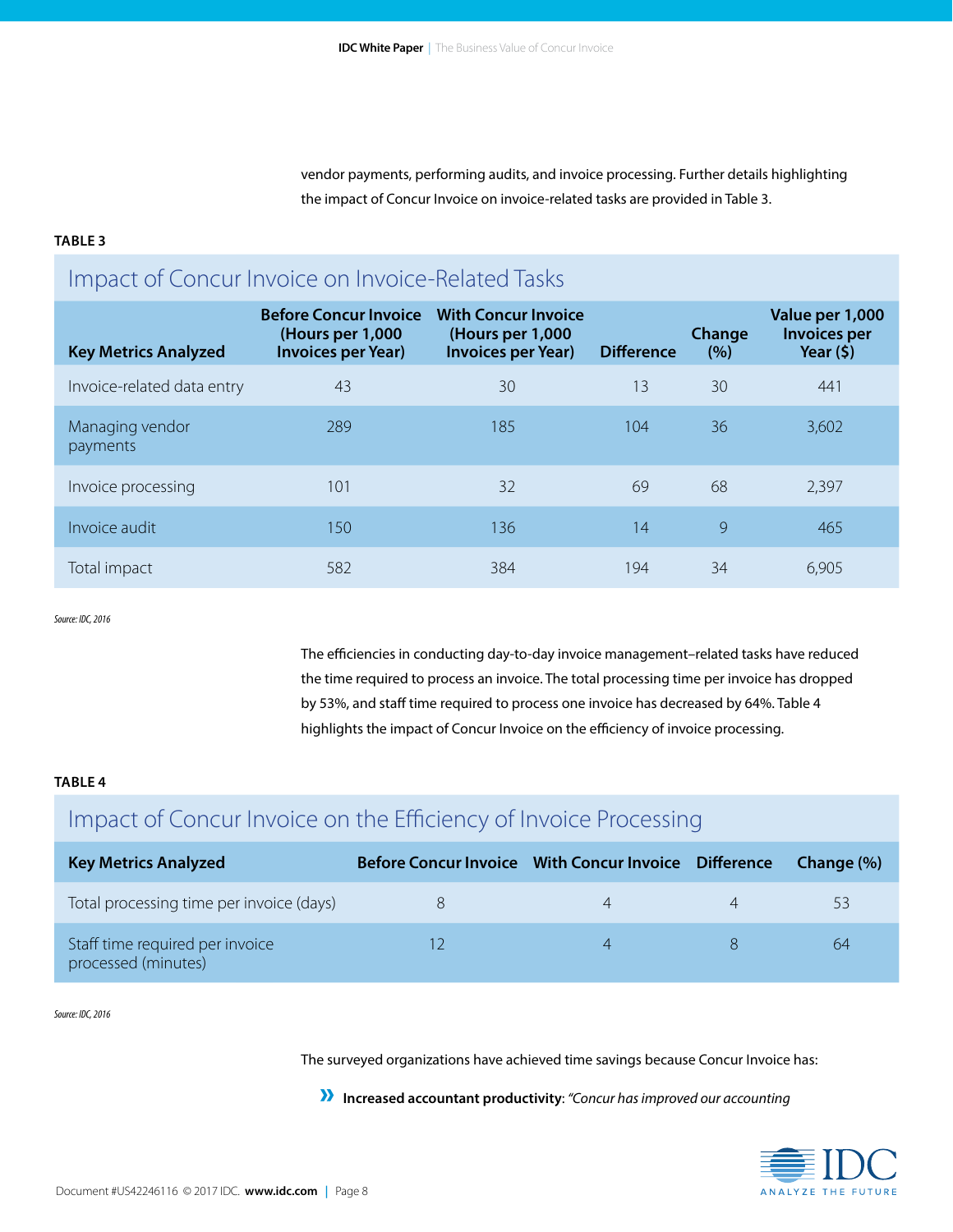*organization's productivity during the month-end period because it enables thousands of accountants across the globe to analyze their monthly spend and enables greater accuracy in our accruals."* 

- » **Empowered the business user to complete formalities before submitting invoices**: *"The person who is obtaining the service is now responsible for submitting the invoice into Concur, so finance can process the payment once he or she ensures the charge is accurate. Finance then confirms that the invoice is accurate and follows company policy before authorizing the payment."*
- » **Reduced the number of queries from vendors to the AP department**: *"We've seen calls from vendors drop. This has created more value-added time for our customer service staff to take on more jobs — probably a 50% drop in the number of questions coming in and a 75% drop in the time spent compared with looking for the physical paperwork."*
- » **Streamlined the approval process**: *"We had a problem because we had a manual authorization process and had to send invoices to the CFO for authorization. If there was any doubt, we had to go back to the supplier and then correct it and go through the process again. Now, the whole thing is in one place, so we just need to get the invoice into Concur, and it will go through the appropriate authorization levels."*

### *Reducing Costs Associated with Invoice Processing by Improving Compliance*

The surveyed organizations have reduced costs that they previously incurred because of lack of compliance and late payments to vendors. Since deploying Concur Invoice, the surveyed organizations have been able to avoid penalties and interest fees on late payments. Vendors are receiving payments 51% faster, and the number of delayed payments have been reduced by 67%. In addition, with Concur Invoice automating the invoice management process, these organizations have been able to minimize the risk of human error and have facilitated greater compliance of company policies. On average, the organizations have witnessed a 32% increase in the percentage of employees following their procurement policies (see Table 5). As one organization highlighted:

*"There definitely is a change since implementing Concur Invoice. From a fraud standpoint, we don't have to rely on a squiggled signature on a piece of paper. This way, we know that the right person is approving the invoice. Concur has enabled 100% compliance because it ensures that the right person is providing the signature for approvals."* 

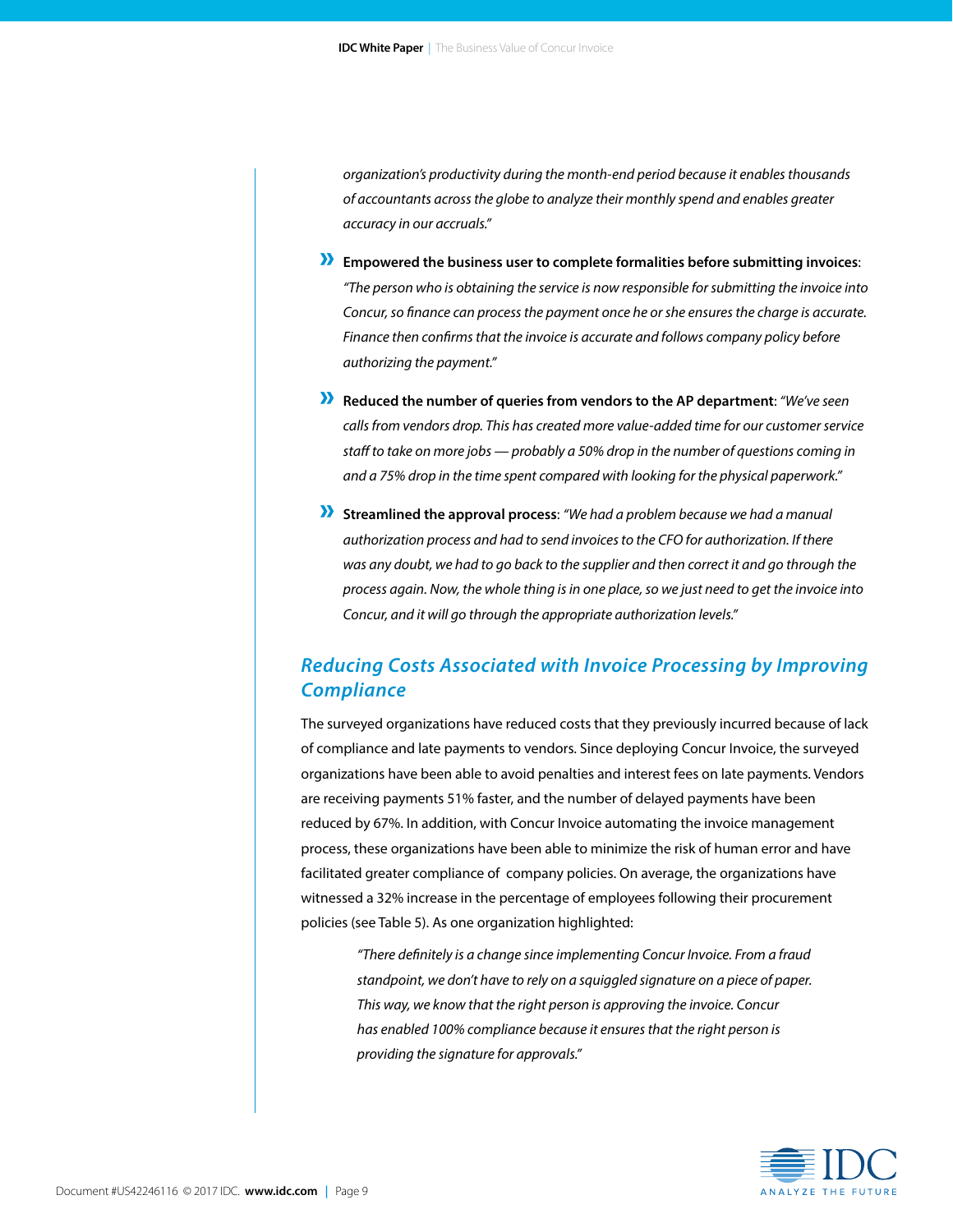#### **TABLE 5**

# Impact of Concur Invoice on Compliance and Time Required to Pay Vendors

| <b>Key Metrics Analyzed</b>                                                          | <b>Before Concur Invoice</b> | <b>With Concur Invoice</b> | Change (%) |
|--------------------------------------------------------------------------------------|------------------------------|----------------------------|------------|
| Percentage of employees following policies<br>regarding external spending on vendors |                              | gg                         |            |
| Average time to pay vendors (days)                                                   |                              |                            |            |
| Number of delayed payments per year                                                  | 8                            |                            | 6.         |

*Source: IDC, 2016*

The surveyed organizations attributed the increase in compliance to the following factors:

- » **Improving the accuracy of transactions by automating the invoice management process**: *"The approval process has been tightened, and we now have 100% compliance. Fraud has been reduced. In addition, it has become easier to bring new vendors on board since we can input the information electronically. This ensures that we're paying the right vendors."*
- » **Reducing coding errors**: *"Before Concur, we had a 10% general ledger coding error rate, and that results in people having to do journal entries after the transaction to correct the error. We've reduced these errors by over 90% because we're not relying on humans to know and remember all the codes. With Concur Invoice, they automatically populate."*
- » **Facilitating timely payment to vendors**: *"Concur Invoice has helped us with compliance because we now pay vendors on time and based on their payment terms. With Concur, managers know that there are certain bills that need to be paid right away and can prioritize when it comes to approval."*

Fewer errors associated with the invoice management process and timely payment to vendors have reduced the number of questions from vendors to the AP department (see Table 6).

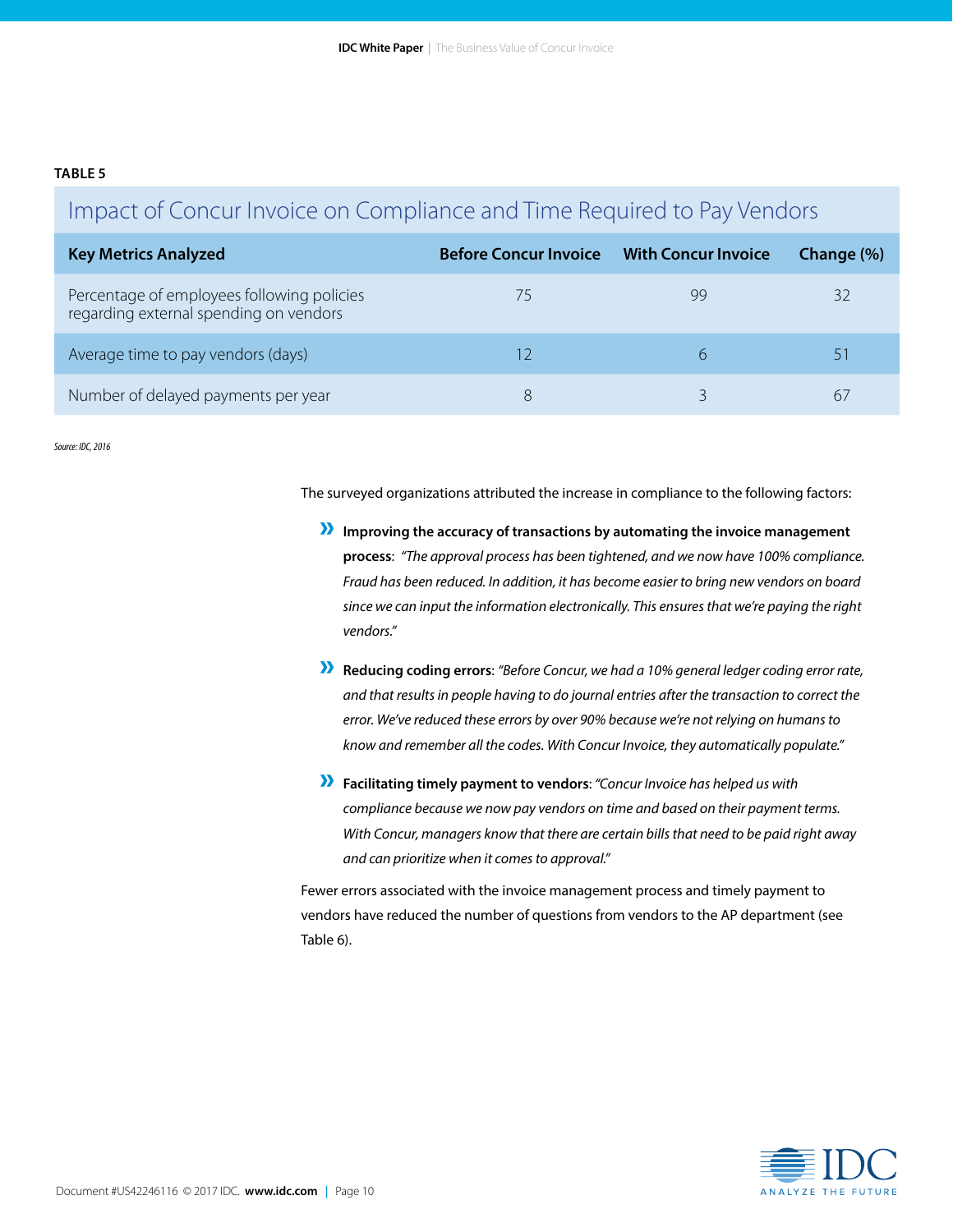#### **TABLE 6**

### Optimizing the Vendor Payment Process

|                                                                           | Improvement (%) |
|---------------------------------------------------------------------------|-----------------|
| Reduction in the number of questions from vendors to<br>the AP department | 45              |
| Reduction in time responding to questions from vendors                    | 55              |

*Source: IDC, 2016* 

# **IT Staff Productivity Benefits of Concur Invoice**

Apart from the business benefits attained by the surveyed organizations, Concur Invoice has had an impact on the IT staff time required to administer invoice management technology. Moving to a cloud- based invoice management solution has resulted in significant time savings for the IT departments of the surveyed organizations. For example, one organization noted how it no longer requires IT staff to administer its invoice management solution:

*"We don't involve the IT staff in the Concur process. After we implemented Concur, we don't need any IT support. It's very user-friendly, and it's an online tool, so there's no need for IT support."* 

Compared with their previous invoice management solutions, organizations require 29% less IT staff time to administer Concur Invoice (see Figure 2).

#### **FIGURE 2**



### IT Staff Time Required to Administer Concur Invoice

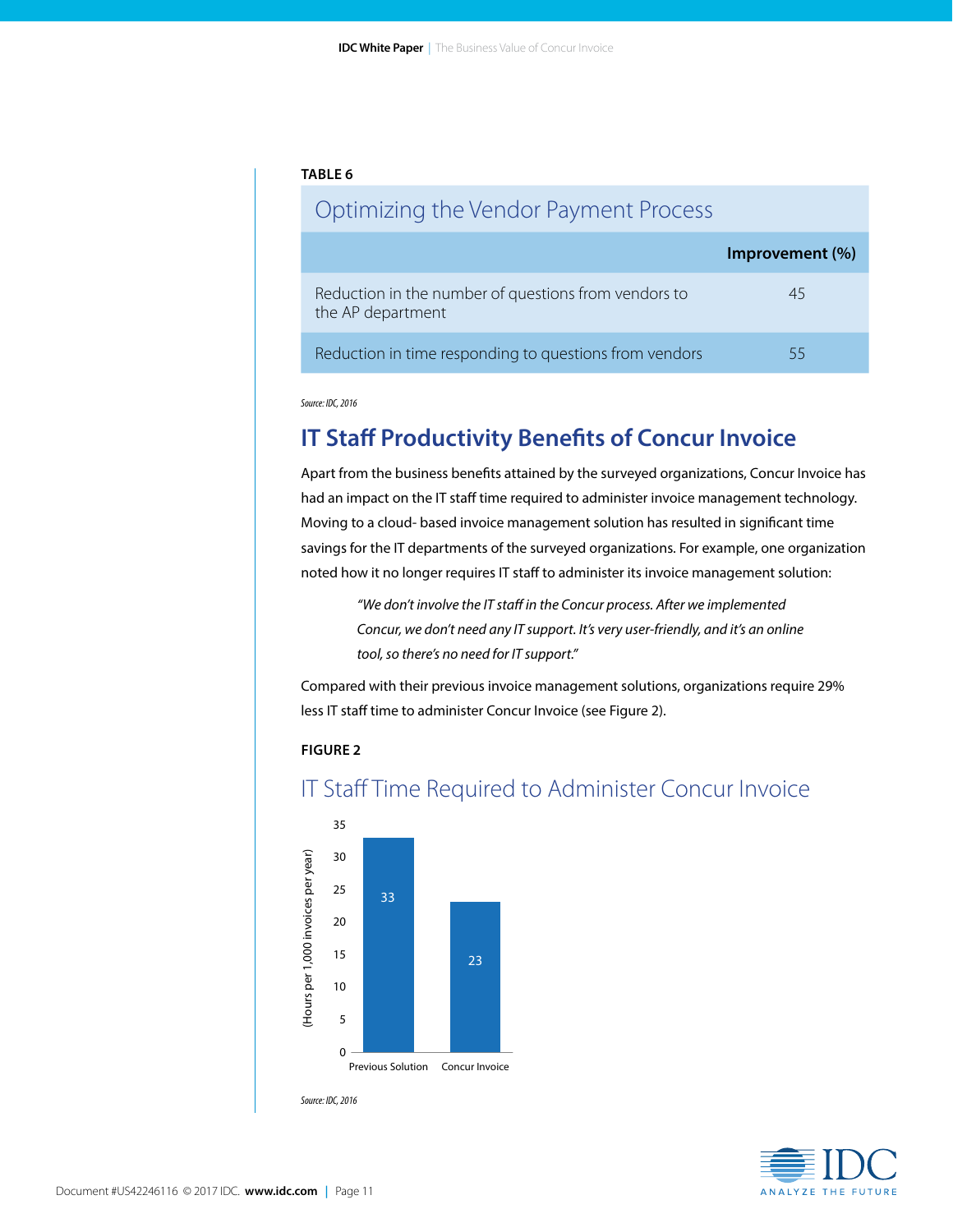### **ROI Analysis**

IDC uses a three-step methodology for conducting ROI analysis:

- **X** Gather quantitative benefit information during the interviews using a before-and**after assessment.** In this study, the benefits analyzed are centered on the increase in user productivity, efficiencies gained in the AP process, value of enabling greater compliance, and IT staff productivity.
- » **Create a complete investment (five-year total cost analysis) profile based on the interviews. I**nvestments go beyond just the solution's hardware and software. IT departments spent staff time installing and configuring the new solution, removing old equipment and/or software, and then maintaining the new solution. Ancillary costs directly related to the solution, such as user input to planning; outsourced installation, configuration, or maintenance; and IT staff or user training, are also included in the analysis.
- » **Calculate the ROI and payback period.** IDC conducts a depreciated cash flow analysis of the benefits and investments over a five-year period.

Because the full benefits of the solution are not available during the deployment period, IDC prorates the benefits on a monthly basis and subtracts the appropriate amount for the deployment time from the first-year savings.

IDC uses a discounted cash flow methodology to calculate the ROI and payback period. ROI is the ratio of the net present value (NPV) of the net benefits and the discounted investment. Payback period is the point at which cumulative benefits equal the initial investment. IDC uses a standard 12% discount factor – which allows for risk and the missed opportunity cost that could have been realized using that capital.

 IDC's five-year ROI analysis shows that the organizations surveyed in this study will spend \$454,187 deploying and maintaining Concur over five years and can expect to achieve \$2.75 million in benefits for an NPV of \$2.29 million. This would result in a five-year ROI of 505% and a payback period of five months (see Table 7).

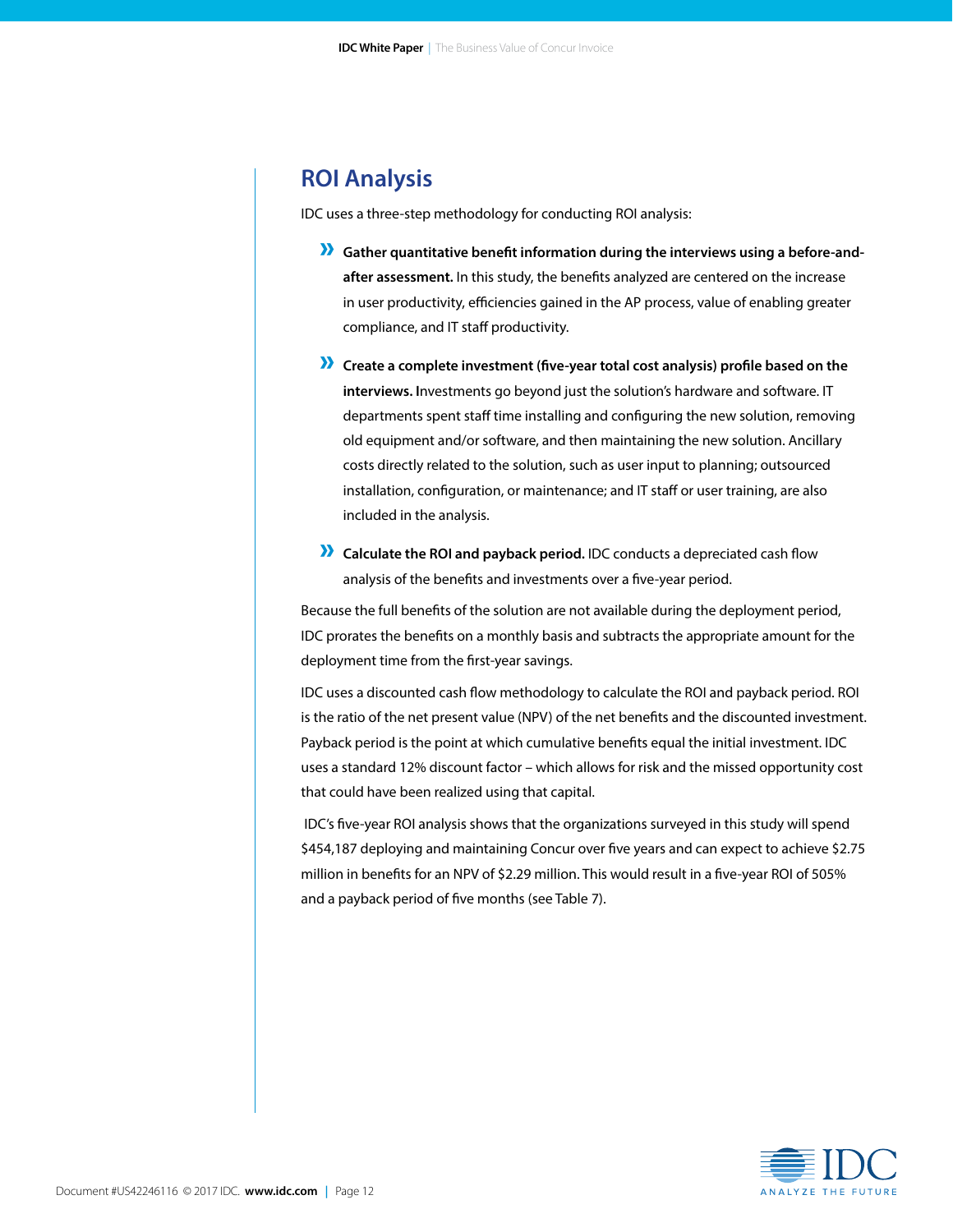#### **TABLE 7**

### Five-Year ROI Analysis

| <b>Five-Year ROI Analysis</b> | Average per<br>Organization | Average per<br>1,000 Invoices |
|-------------------------------|-----------------------------|-------------------------------|
| Benefit (discounted)          | \$2,747,064                 | \$54,647                      |
| Investment (discounted)       | \$454,187                   | \$9,035                       |
| Net present value (NPV)       | \$2,292,877                 | \$45,612                      |
| Return on investment (ROI)    | 505%                        | 505%                          |
| Payback period                | 5 months                    | 5 months                      |
| Discount factor               | 1 2%                        | 12%                           |

*Source: IDC, 2016* 

# Challenges/Opportunities

During any market transformation, there will be clear challenges and opportunities. For Concur, challenges could come from point product start-up software providers that can offer simple invoice forms and basic automation. These application vendors, often offering consumerized user experiences, can drive simple functions and constant updates that may seem to be the same as what Concur offers.

Other challenges could come from maintaining an organizational mindset that paper- or Excel-based invoice management is "good enough," even as finance staff are tasked with spending more time reconciling a larger pool of invoices against the general ledger. That said, Concur offers an end-to-end ecosystem of first-party and third-party capabilities an organization can engage with as it grows.

Concur offers seamless integration into cloud-based accounting and existing ERP solutions in the client environment. Concur has developed a set of predictive capabilities that can be utilized on a cost-effective basis to proactively manage a workforce-wide portfolio that includes invoicing and expense-related functions, such as expense reporting.

# Conclusion

Automating invoicing not only helps businesses gain efficiency and productivity, but also provides big-picture data visibility and increased employee satisfaction for more effective